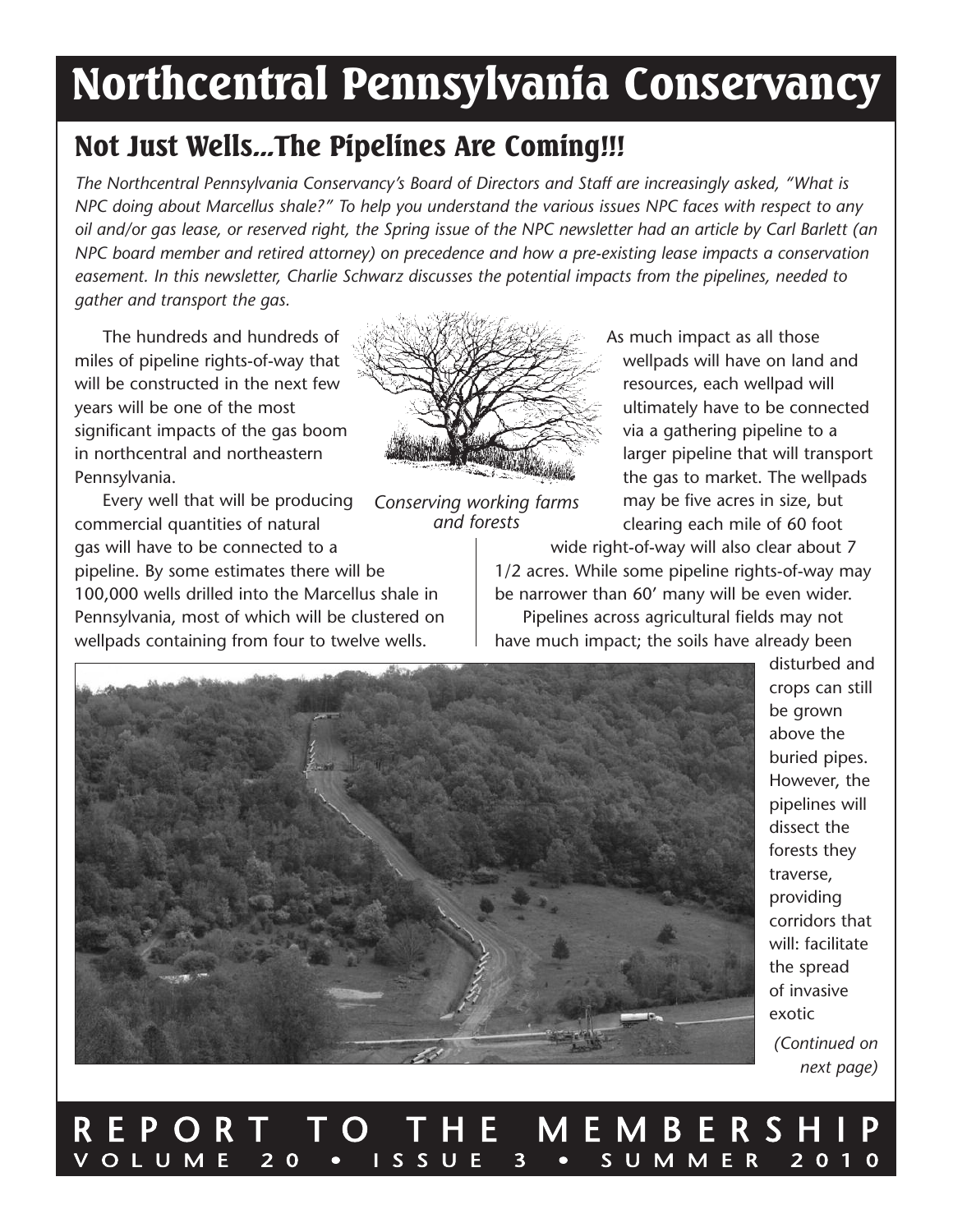### **Not Just Wells...**

*(Continued from front page)*

vegetation, reduce habitat for wildlife that live in relatively undisturbed woodland, and encourage trespass by ATVs and other motor vehicles.

NPC's first experience with a proposed gathering pipeline was with a protected property that already had a gas lease in place when the conservation easement was finalized. When an oil and gas lease predates a conservation easement the lease takes precedence and the easement held by NPC would have no bearing on the location or construction of a pipeline.

The proposed pipeline was to transport gas from a well on an adjacent property across the protected property. Although most of the proposed route was through hayfields, the pipeline would also have to cross a small stream. After NPC met with a representative of the company that wanted to build the pipeline, the company agreed to meet NPC's concerns regarding the stream crossing.

But then ... the company that owned the well assigned the lease to another company – a very common occurrence – and the new company decided to transport the gas through a pipeline following a different route that will avoid the protected property. A much better outcome for our protected property.

Another pipeline may cross the Conklin Run tract acquired in 2003 by NPC and subsequently transferred to the Makoma Conservancy. The pipeline in this instance would be part of an interstate system connecting the Transco pipeline in lycoming County to the Tennessee pipeline in bradford County and on to a gas storage field in New York state. This transmission line is under the jurisdiction of the Federal Energy Regulatory Commission (FeRC), and eminent domain can be used to force a right-of-way across any property regardless of its ownership or protected status.

Few of the many pipelines that will be built have been built as yet, but we can expect to see much more pipeline construction in the coming months and years.

### **NPC Annual Dinner and Silent Auction Held June 9**

other than some minor issues with parking availability, NPC's Annual Dinner was a success! Over 70 people attended the event, held at the Holiday inn in downtown Williamsport.

A reception preceded the dinner buffet, allowing

time for old friends to catch up, and new ones to be made. Following dinner, the **Election of Directors** was held (see article on next page) and staff provided an update on recent activities.

NPC's donors outdid themselves for the silent Auction. Thank you to all the donors and bidders!

*A few scenes from recent conservation easement inspections...*

oval & square Platters *Donated by Linda Campbell* Miniature blanket Chest *Donated by Bill Geyer*

Jasper, Amethyst & sterling Necklace by laurie burkholder *(L. W. Beads)*

brass Candlesticks *by John Marshalek*

Curly Maple leaf Cutout *by Charlie Schwarz*

basket of baked Goods *by Heidi Schwarz-Hosler*

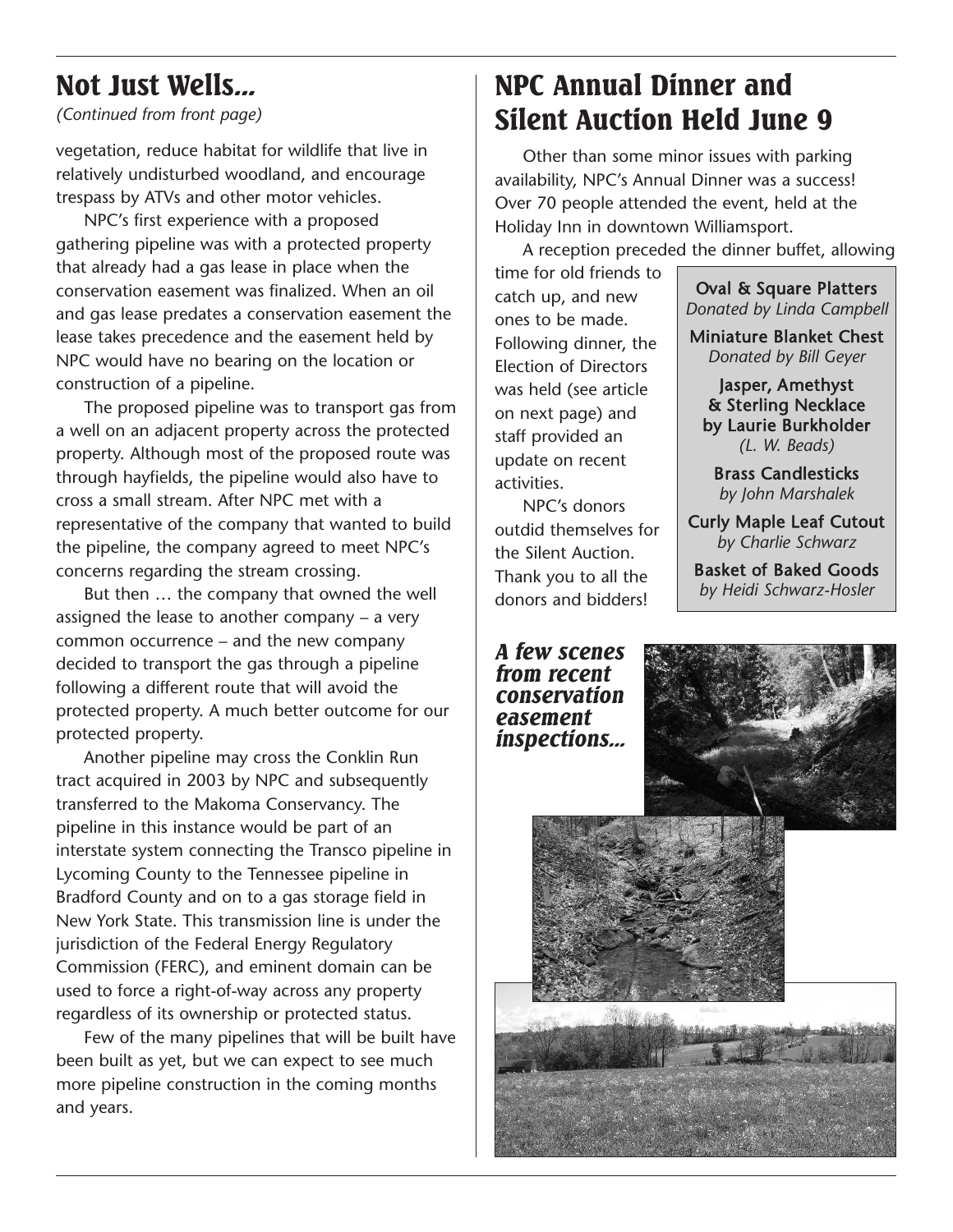### **Election to the Board of Directors**

The Annual Dinner and Membership Meeting is not only a chance to celebrate NPC's success and progress toward conserving the region's working landscape, but also where the members elect individuals to serve on the board of Directors. This year three new directors joined the board:

*Andra DeHart-Robbins* is a retired horse trainer who now spends her time paddling, fishing, walking with her dog, and hunting. she grew up in the Milton area, traveled extensively, and now lives outside Montoursville.

*Andy Harris* is a Financial Advisor with The Comprehensive Financial Group. He lives in Williamsport with his wife, elizabeth, and daughter, Juliet. in addition to spending his free time with family, he his training for his second New York City Marathon and is also involved with the lycoming County United Way and Leadership Lycoming.

*Romey Fagnano* works for lycoming Housing Authority. in a previous position, Romey was the accountant who audited NPC's financial records. He, his wife, and their two sons live outside Montoursville.

NPC's board members are elected for three year terms. They can serve two consecutive three year terms and then rotate off the board. This year's annual Dinner and Membership Meeting marked the end of Matt Cramer, George Durrwachter, and Gail Zimmerman's second three year term. All were active, engaged board members who spent time on the Executive Committee, helping with fundraising events, and providing insight and input on projects.



At the Dinner, their recognition didn't focus on what they did as Board members, but rather focused on why they did it. George and Gail had the surprise opportunity to "introduce" the group to their grandchildren (they didn't know that their spouses provided staff with photos), and talk about how their involvement in NPC was, in part, motivated by a desire to provide future generations with special places and a landscape that not only provides food and raw materials, but a landscape that helps clean water, provides recreational opportunities, and is a place to "get away" and relax.

Thank you Matt, George, and Gail, not only for your help to NPC, but your help in providing Benjamin, Jonathon, Matison, Oren, Cooper, Maile, and Makena with special places and a working landscape.

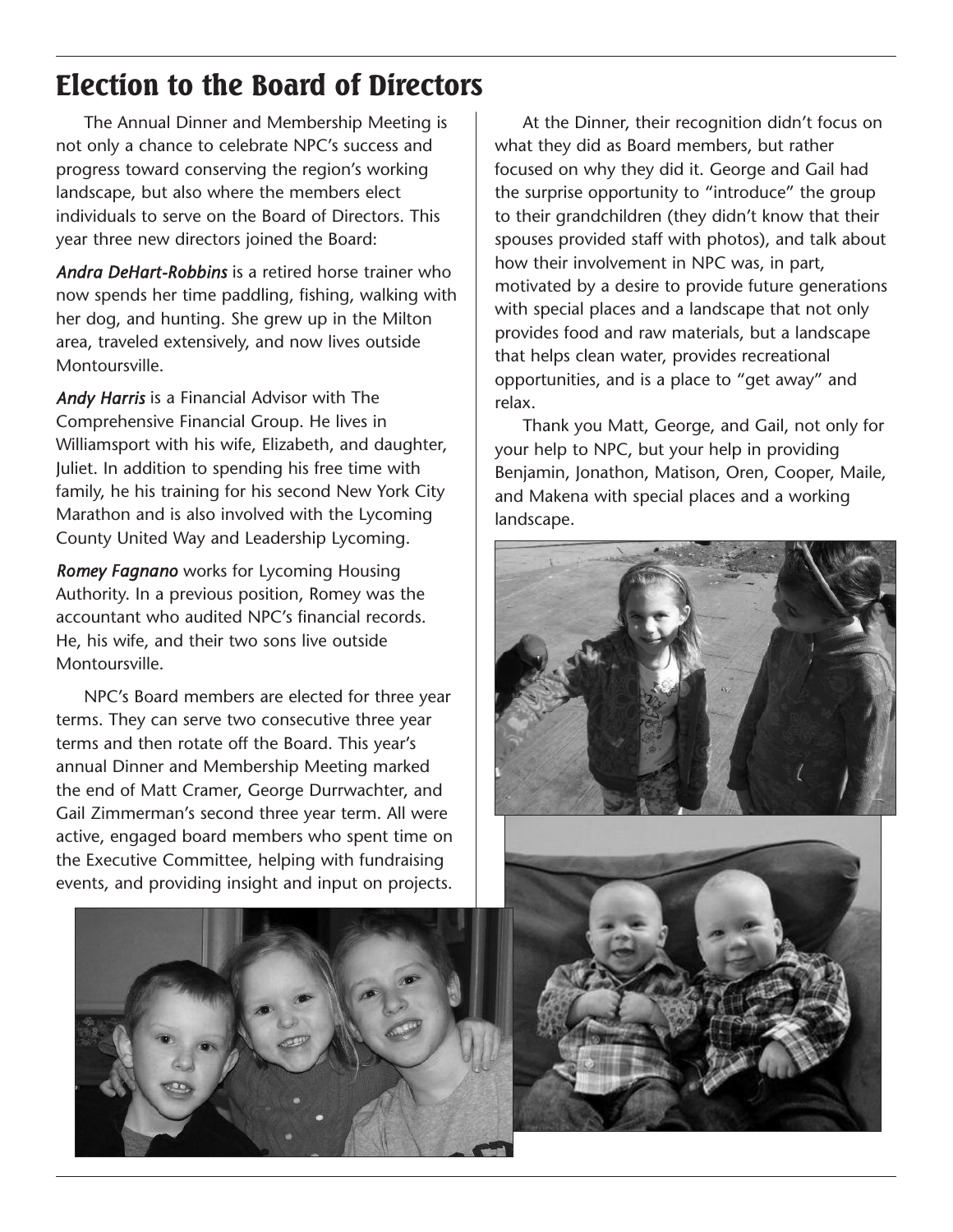### **Board Holds Re-organization Meeting**

The first board meeting following the election of directors is NPC's re-organization meeting. This is where the officers are elected and an orientation is held for new board members. Here is is the new slate of officers and Executive Committee members:

| Carl Barlett • Bill Burdett • Kevin Drewencki |  |
|-----------------------------------------------|--|

## **Paddle Trip Set** Watershed *N* Watershed *this project.*

Join the Northcentral Pennsylvania Conservancy as we partner with Canoe Susquehanna and the Warrior Run Pathways Project for a paddling trip from Montgomery to Watsontown. We're moving the trip to october this year to experience the river during a different season. On Sunday, October 10, 2010 we'll be meeting at 2:00 PM and paddling the 7 miles from Montgomery to Watsontown.

The cost is \$40 per person (equipment and transportation), or \$20 per person if you have your own equipment (just transportation). Reservations can be made by calling Canoe susquehanna at 1-888-524-7692. Reservations are required.

if you've never paddled before, or are not an experienced paddler, this will be a great opportunity to give it a try, gain some confidence and see the river from a new perspective!





*At this project on Wallis Run, interns from Lycoming College worked with PFBC staff to drive rebar. The Loyalsock Creek Watershed Association also had volunteers on hand during*

### **Growing Greener Grant for Stream Habitat and Restoration Projects Wraps Up**

The Northcentral Pennsylvania Conservancy, Pennsylvania Fish and Boat Commission (PFBC), and the Pennsylvania Department of Environmental Protection (DEP) have been partnering for over three years on in-stream habitat projects that help stabilize stream banks.

Funding for these projects has been provided through DeP's Growing Greener grant program and the state Wildlife Grant program. Due to the DeP grant expiring on June 30, 2010, waivers were obtained to begin the in-stream work in May this year. in 2009, the in-stream work didn't being until June 30.

Projects took place in Northumberland, Montour, Columbia, Centre, lycoming and Tioga Counties. in addition to PFbC staff providing construction oversight, staff from the Potter County Conservation District, Western Pennsylvania Conservancy, and stone Valley Construction assisted in getting everything done on time (often ahead of time) and had fun while doing it.

The grant close out process will happen this summer, and the NPC board will determine if NPC will apply for future grants to continue facilitating these stream restoration projects.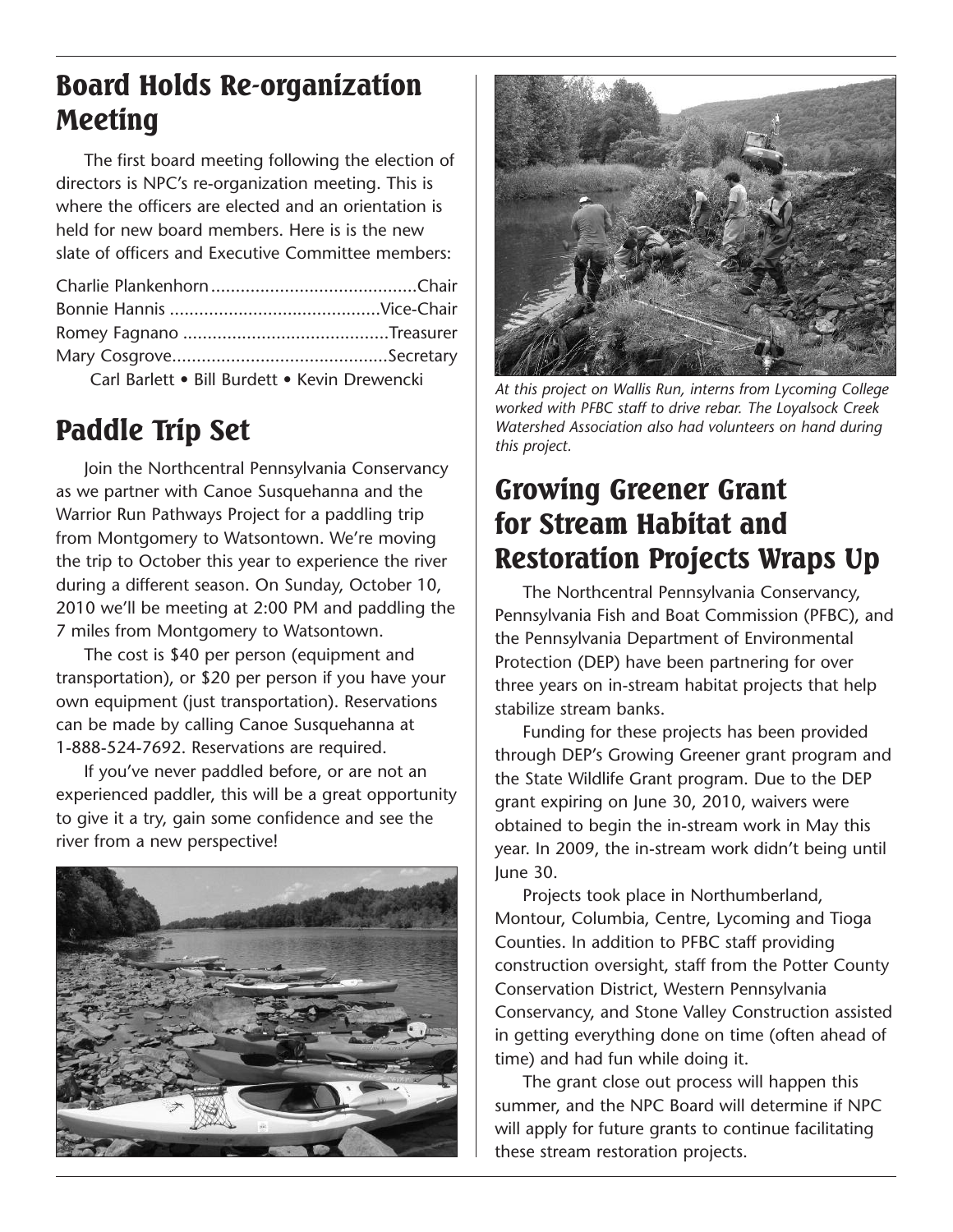### **MEMBERSHIP ACTIVITY • May 1, 2010 to June 30, 2010**

#### **CORPORATE MEMBERS**

Many thanks to our corporate members for their support of NPC's mission. Please take note of those businesses which have shown they care about the future of our communities with their corporate memberships and show YouR support to them.

#### **Osprey (\$1,000- \$1,999)**

Alpine Club of Williamsport Mark C. oberheim DMD

#### **American Kestrel (\$500- \$749)**

Woodlands Bank

#### **Small Business (\$100- \$499)**

DCNR-bureau of Forestry Raup & Wiley, Attorneys at law Century 21/Wilkinson-Dunn Co. Lonza Inc. Radiant steel Products Co. Woolrich Inc.

#### **GENERAL MEMBERS**

#### **ELK (\$5,000+)** George & shirley Durrwachter

**BOBCAT (\$1,000- \$4,999)** Matthew & Lisa Cramer Wayne H. & Carol Scott Sr.

#### **BLACK BEAR (\$500- \$999)** Tom Corbett Dr. John & Jean burks Gordon & Margie shaw

#### **WHITE-TAILED DEER (\$250- \$499)**

Kevin Drewencki Herman & Molly logue Gilbert l. Maton stephen & Christine sleboda Alvin H. smith, Jr. Richard & susan sprout

#### **BLACK CHERRY (\$100- \$249)**

Jay & Juli Alexander Dale & Mary bower Peter & Christie Brooks Russell E. & Linda M. Campbell Richard & Grace Carey Reneé Carey David & Donna Colley Frank R. Comfort Mr. & Mrs. Richard H. Confair R. Jeffrey Coup R. Max & Nancy Coy

#### **BLACK CHERRY (Cont'd.)**

Mr. & Mrs. law Groner Gary & susan Harris James Holtzman Rudy & Carol Kafer John & Kathryn Kuryloski Josephine lewis lloyd Wilson Chapter 223 of Trout Unlimited Joe logue Raymond M. lyon James & Cynthia Mackay Honorable Roger A. Madigan steve & Deb Martin Robert W. & Barbara McCullough, III James & Ann Meyer Mr. & Mrs. Charles Moore stuart & Judy olinsky Joseph A. Pecchia Joseph H. Radley Lance E. Robson slate Run sportsmen's Association Henry & Donna Stutz Albert & Judith styrcula Jim & lynn Tooey Rick & Cathy Torsell Chalmer & Ruth Ann Van Horn Dr. & Mrs. John Way Jason & Chandra Weigle George Windolph bill & Pam Worobec

#### **RED OAK (\$50- \$99)**

E. Lee Bellinger M.D. Dr. Colson Blakeslee

#### **RED OAK (Cont'd.)**

George l. & Penny H. bower Daniel brennan Dr. & Mrs. Robert burns Alvin C. & betty bush Discalced Carmelite Nuns Melissa Christ Lois J. Clark Ned Coates & Gayle Peters-Coates Kevin R. Cunningham Duane Daniels bill & Gerri Ann Danilowicz Ralph & Rosie Dotterer Thomas Duck Anthony C. Ferraro Marian l. Fetter & Mark Kleinfelter William & Karen Fry Dennis E. Gilbert Henry F. Hartmann Jr. William & Kelly Hastings William B. Heffner III Charles & Carol Hildebrand Tim and Anne Holladay Donald G. Holtzman Wayne laubscher Harold & shirley loud edward & Judith lyon Malvern benefits Corporation Dr. & Mrs. ira G. Masemore John & Cynthia Metzger Max Mitchell Honorable Malcolm Muir John Jr. & Charlotte Person Carol Pollard & Richard White linda Prior Deborah Reeder George & barbara Rizzo stephen & Dorothy schopfer Roger & Nancy shipley Diane and John sweeney James & Pennie Vanderlin & Family Dr. Dora E. Vandine Charles & Margaret Wettling Alex & Tracie Witter Dan & Margery Wurster Dorothy Yannaccone

#### **SUGAR MAPLE (\$35- \$49)**

Mike & Donna bastian James L. Berkebile Richard & laurie bojanowski eila & Jack Campbell Joseph & Ginny English Cody Ensanian George E. Farley leon & Rosella Hurst Dr. lester G. Kleckner

#### **SUGAR MAPLE (Cont'd.)**

laurel s. la Placa Gerald & Colleen lacy bob & Pat McKernan Mr. & Mrs. James R. Parsons Mr. & Mrs. Chester Pribble bill & Ann Roll sam shaheen David & barbara Weaver Dr. Douglas Wion

#### **WHITE PINE (\$25- \$34)**

Rebecca Baker Rita Bocher Mr. & Mrs. John L. Bruch Ir. bill & eileen burdett Charles & Kay Chapman Cush's Retreat, inc. stacy Duffield Dr. Robert Ecker Rep. & Mrs. Mike Hanna Robert & Margaret Hershey Albert Hoffman barry & shelly Jones William & barbara Kelly Ken & Jane light William logue lycoming County Pomona Grange Deen & Denise McKillips Charlotte Mengel Ann F. Rhoads stash & Helene Nawrocki susan o'Donnell Raymond & Darlene Rathmell ed & Tink Reish Clifford A. Rieders Mr. Anthony C. Roland John A. Troisi Norman E. Wengert Harold & beulah Yerk

**GENERAL CONTRIBUTIONS** Jim Green

#### **MEMORIAL CONTRIBUTIONS**

Monica Koval *by Anna M. Koval*

Donna Moser *by Richard & Grace Carey*

#### **HONORIARIUM**

Carol Kafer *by Carl Koval*

Carol Kafer *by John Koval*

*Thank You...to all those who continue to support the work of the Northcentral Pennsylvania Conservancy*